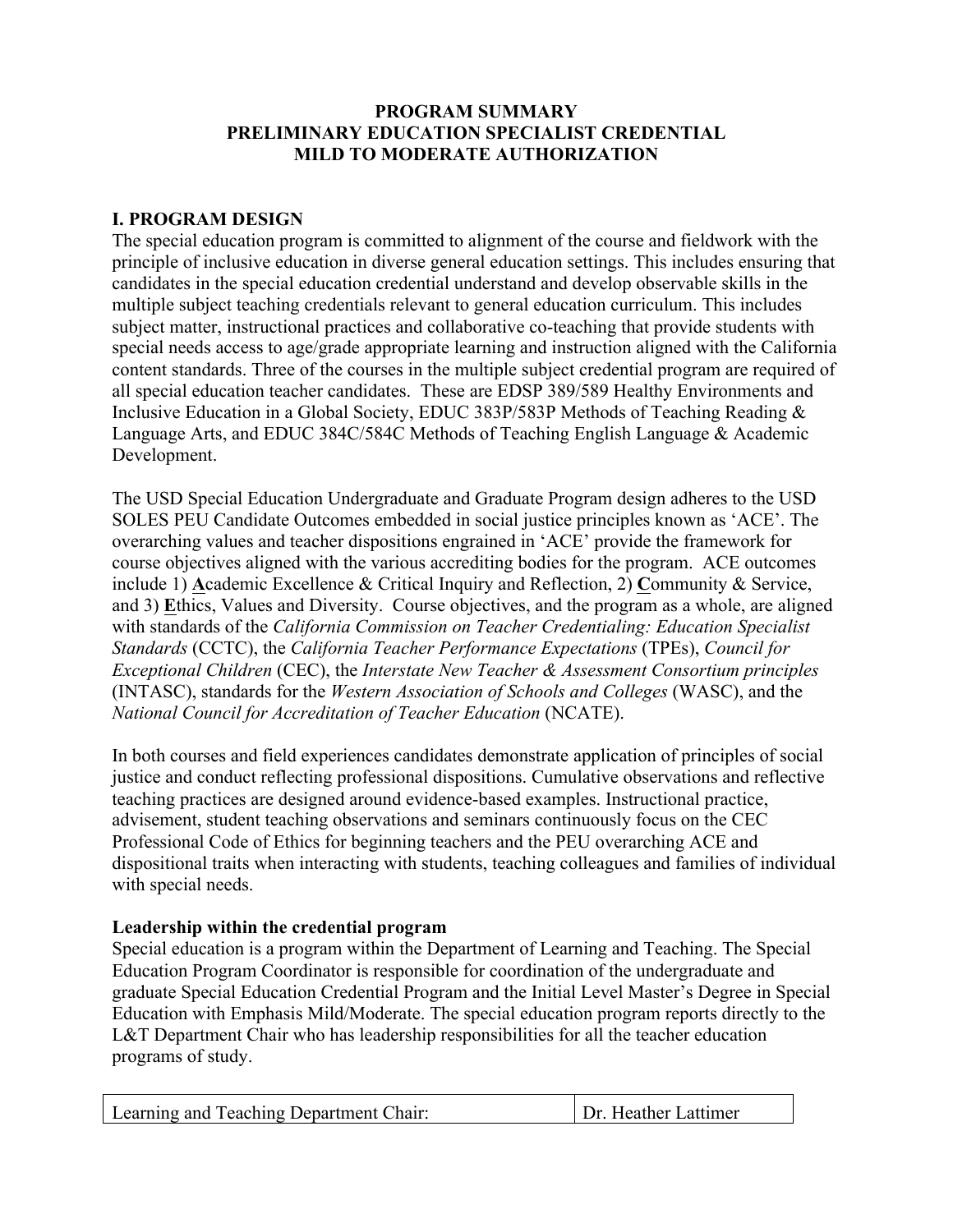| <b>Special Education Program Coordinator</b> | Dr. Jerry Ammer   |
|----------------------------------------------|-------------------|
| Director of Field Experience                 | Dr. Helene Mandel |

The special education credential program also has the following additional administrators and staff who support the programs:

| Field Experience Manager – Special Education | <b>Stacey Kasendorf</b> |
|----------------------------------------------|-------------------------|
| <b>Assistant Director of Programs</b>        | Sergio Rodriguez        |
| Program Specialist                           | Kathy Estey             |
| <b>Administrator for Special Projects</b>    | Dr. Mariam True         |
| <b>Credentials Analyst</b>                   | Linda Dews              |
| <b>Executive Assistant</b>                   | Maria Menezes           |

# **Communications within the Credential Program, the PEU and Community**

The department holds monthly meetings of all faculty and administrators, monthly credential faculty meetings, and regular meetings of field experience supervisors from both the general and special education programs. Special education adjunct faculty members meet each semester to review changes, evaluation criteria, assignments and discuss ways to enhance course content and delivery. The Field Experience Manager for Special Education has quarterly meetings with university field supervisors and master/cooperating teachers. School district support providers participate in candidates' student teaching seminars. Because the program includes an undergraduate, as well as graduate path, there is regular dialogue with advisors in the College of Arts and Sciences' Liberal Studies program. Electronic surveys are used for input from candidates, university supervisors, and cooperating teachers. The special education faculty is active in California special education faculty biannual meetings. The program coordinator attends the CEC/SPA NCATE training at the national special education conference. Faculty participate in San Diego BTSA meetings and the county consortium of IHEs offering special education credentials.

## **Program Modifications and Refinements 2008-2011:**

A recent, notable change in assessment is the development of an electronic stored body of *professional competency evidence*. Two primary factors led to a decision to step back and reshape assessment practices. The first was the ongoing dialogue with candidates in each of their courses in light of assessment data regarding our program design and delivery. The second was the transition from the Level I and Level 2 Education Specialist Credential with English Learner Authorization to the Preliminary Education Specialist Credential with Mild/Moderate Authorization. The new assessment management folio developed in TaskStream for the special education credential and master degree program is known as the *Special Ed Credential & Master Degree Folio*.

In 2009, to address feedback from district master teachers and support providers, we revised *management and behavior best practices* taught in EDSP 371/571. The class now includes the case manager role of the education specialist with regard to curriculum, teaching, administration,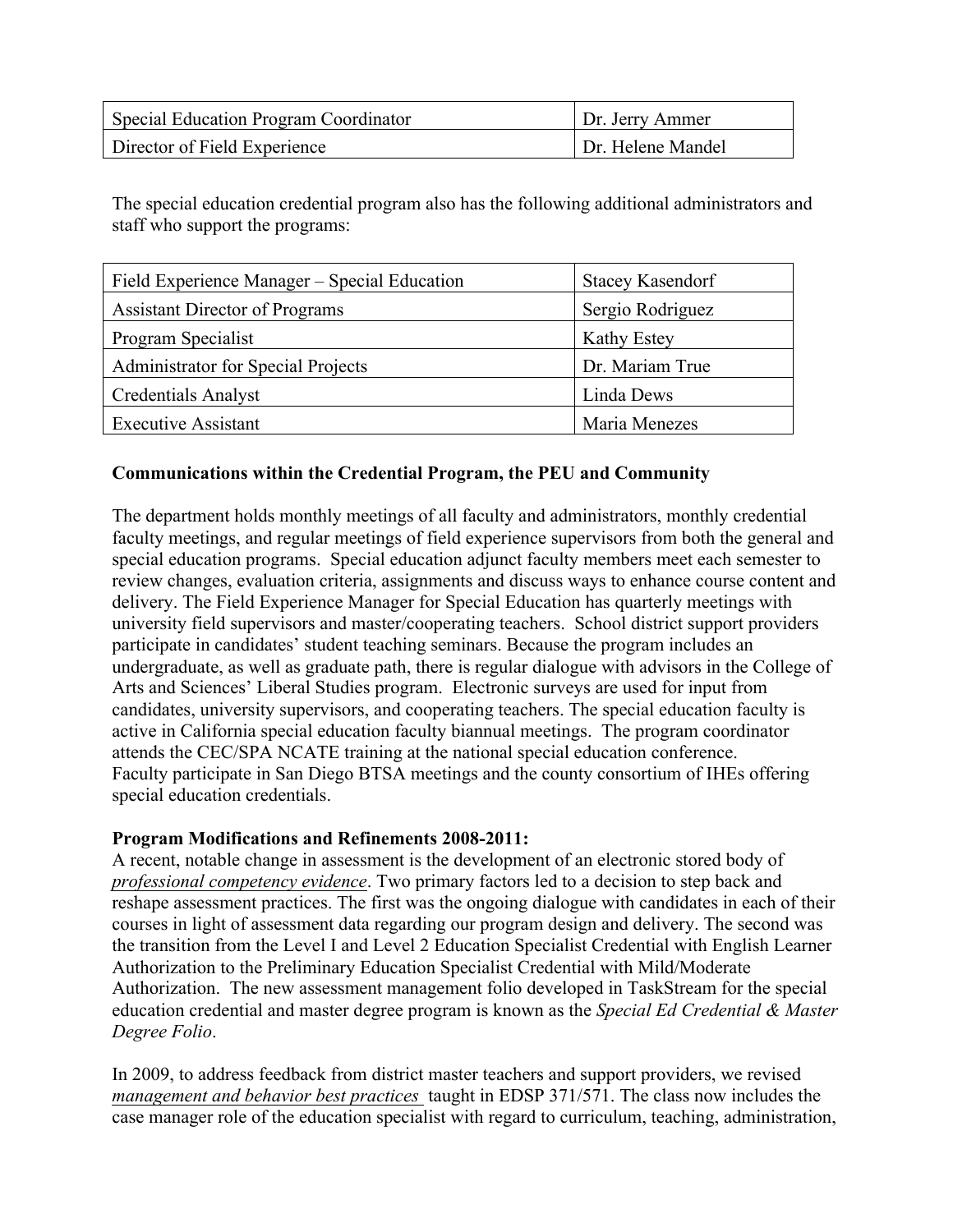analyzing and reporting assessment information, and supervising para-educators working in inclusive educators general education classes.

*Autism spectrum concepts and teaching practices* have been infused across the curriculum. *Coteaching* and *enhanced technological resources* for students, teachers and case managers are two additional themes that are a prime focus in the program revision.

## **COURSE OF STUDY**

Emphasis in the program of study is focused on education of individuals with a primary disability of specific learning disabilities, mild/moderate mental retardation, other health impairment, emotional disturbance, and autism spectrum disorders, in K-12 and adult programs. The program courses and fieldwork are designed so that candidates' explore how cultural, community and individual diversity and the needs of English learners influence classification, placement and instructional practices.

Both undergraduate and graduate education specialist candidates complete a 42-unit/12-course program for the Preliminary Education Specialist Credential with Mild/Moderate Authorization. Graduate students who take 9 to 12 units of coursework each semester, as well as the intersession law course and summer behavior course can enroll in student teaching in their third semester. Undergraduates begin taking the Professional Special Education Upper Division course work in the spring of the sophomore year and can complete their coursework either in their senior year or in a fifth year student teaching option.

### **FIELD EXPERIENCES<sup>1</sup> IN SPECIAL EDUCATION CREDENTIAL PROGRAM PRELIMINARY EDUCATION SPECIALIST CREDENTIAL WITH MILD/MODERATE AUTHORIZATION UNDERGRADUATE AND GRADUATE PROGRAM OF STUDY**

| <b>FOUNDATION BLOCK COURSES - FOCUS IS ON OBSERVATION AND BUILDING UNDERSTANDING ABOUT NEWLY DISCOVERED</b><br><b>KNOWLEDGE (11 UNITS/12 FIELD HOURS))</b> |                                                          |                                                               |
|------------------------------------------------------------------------------------------------------------------------------------------------------------|----------------------------------------------------------|---------------------------------------------------------------|
| Course Title                                                                                                                                               | Focus and Contact Hours - Field Experience               | Evidence Performance Outcome                                  |
| EDSP 389/589: Healthy                                                                                                                                      | Complete 5-different observation-visitations to sites or | Specific site visit reflections comparing course content $\&$ |
| Environments & Inclusive                                                                                                                                   | settings within a school(s) or organizations serving     | reading with service delivery in practice. Education          |
| Education in a Global                                                                                                                                      | individuals with special needs. Observe 5-different      | specialist candidates required to complete a minimum of       |
| Society (3-units)                                                                                                                                          | types of students or adults in specialized service       | 3 visitations in schools, agencies or other transitional      |
|                                                                                                                                                            | delivery settings. (5 hours)                             | programs organized primarily for adult (18 to 22 years)       |
|                                                                                                                                                            |                                                          | services that emphasizes transitional experiences across      |
|                                                                                                                                                            |                                                          | the continuum of program options                              |
| EDSP 373/573 Diverse                                                                                                                                       | Shadow family of an individual with a special need       | Case report family needs, issues and resources.               |
| Family Systems &                                                                                                                                           | using ethnographic research skills. (5 hours)            | (Embedded Signature Assignment)                               |
| Transitions (3-units)                                                                                                                                      |                                                          |                                                               |
| EDSP 374/574 Global                                                                                                                                        | Observing and recording of characteristics and traits    | Behavior charting and report linking readings with actual     |
| Perspectives & Foundations                                                                                                                                 | noticed in interaction of individual with autism in      | experience with individual with autism.                       |
| in SPED (3-units)                                                                                                                                          | school, home, community or leisure setting with          |                                                               |
|                                                                                                                                                            | others. (2 hours)                                        |                                                               |
| EDSP 379/579 Cultural,                                                                                                                                     | Not applicable                                           | Not applicable                                                |
| Legal & Ethical Aspects of                                                                                                                                 |                                                          |                                                               |
| Special Education                                                                                                                                          |                                                          |                                                               |

#### **METHODS BLOCK COURSE – FOCUS IS ON APPLICATION OF NEW KNOWLEDGE TO K-22 SETTINGS**

!!!!!!!!!!!!!!!!!!!!!!!!!!!!!!!!!!!!!!!!!!!!!!!!!!!!!!!!!!!!

| Multiple Subject Methods Courses – Age Appropriate Inclusion in Subject Matter Standards Universal Design of Instruction (9 UNITS/95 Field<br>Hours) |                                            |                              |
|------------------------------------------------------------------------------------------------------------------------------------------------------|--------------------------------------------|------------------------------|
| <i>Course Title</i>                                                                                                                                  | Focus and Contact Hours – Field Experience | Evidence Performance Outcome |

<sup>&</sup>lt;sup>1</sup> Program Advisor works with candidate to ensure experience across kindergarten to age 22 authorization of an Education Specialist. CA requires evidence of breadth of field experience across grade levels, socio-economic, diversity and different disabilities within the mild/moderate classification.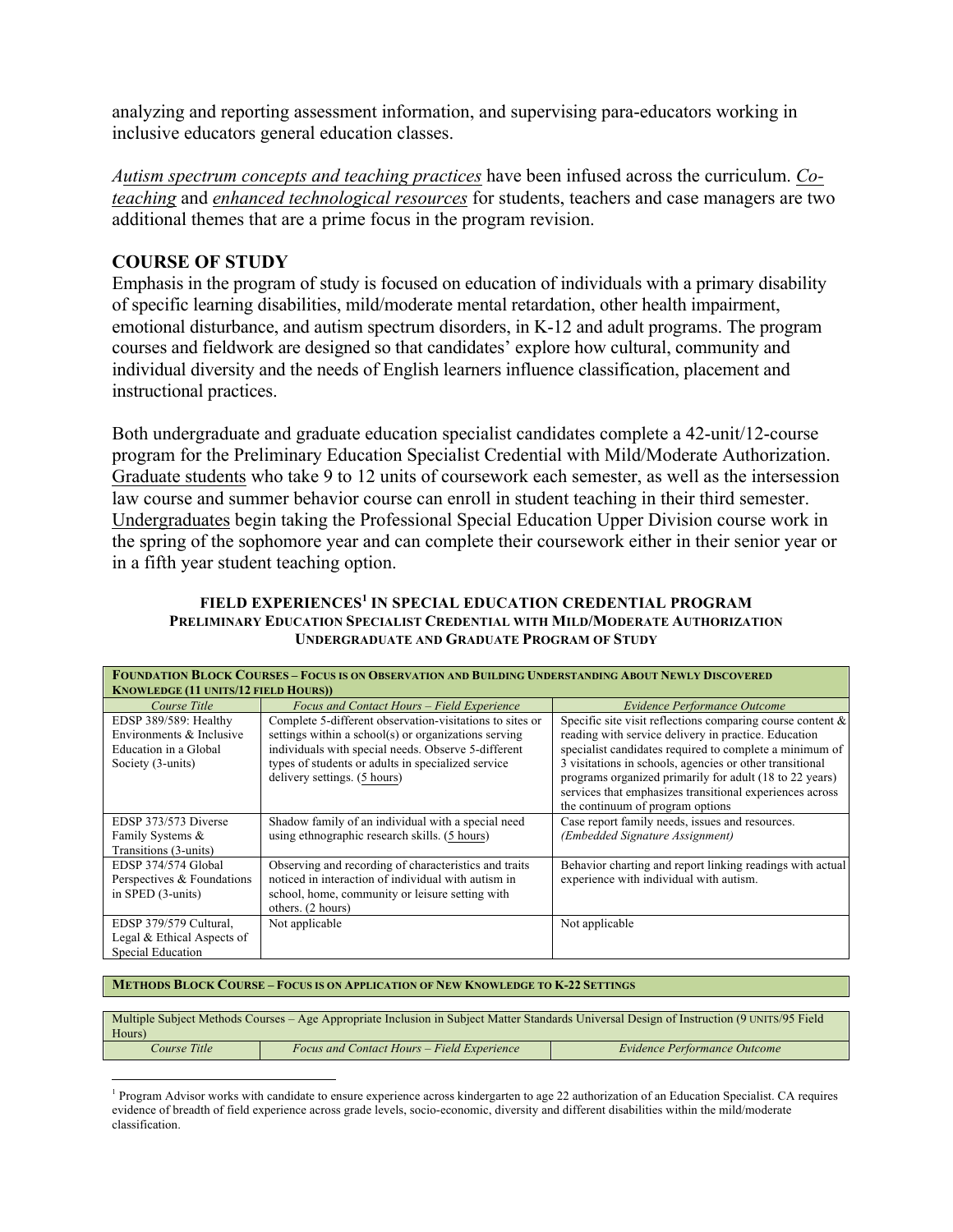| EDUC 383P/583P Methods<br>of Teaching Reading $\&$<br>Language Arts (3-units)                        | Supervised field-experience in classroom specifically<br>selected by department for innovation and teacher<br>excellence. Candidate follows one developing reader.<br>Through direct engagement and teaching candidate<br>applies knowledge and understanding from reading<br>course to skill set development in diverse classroom.<br>$(50 \text{ hours})$ | Construction of a case study of a developing reader.<br>Candidate develops understanding of a repertoire of<br>approaches, which constitute a balanced approach to<br>language arts instruction (Embedded Signature)<br>Assignment). Student takes the CA reading exam<br>$(RICA2)$ at end of course.                                                                                                                                    |
|------------------------------------------------------------------------------------------------------|-------------------------------------------------------------------------------------------------------------------------------------------------------------------------------------------------------------------------------------------------------------------------------------------------------------------------------------------------------------|------------------------------------------------------------------------------------------------------------------------------------------------------------------------------------------------------------------------------------------------------------------------------------------------------------------------------------------------------------------------------------------------------------------------------------------|
| EDUC 384C/584C<br>Methods of Teaching<br>English Language $\&$<br>Academic Development (3-<br>units) | Community service learning (20 hours)                                                                                                                                                                                                                                                                                                                       | Field experience teaching English to a non-English<br>speaker. Reflective inquiry case report prepared as part<br>of the service learning experience.                                                                                                                                                                                                                                                                                    |
| <b>EDUC 375P/575P</b><br><b>Elementary Curriculum</b><br>Methods for Special<br>Educators (3-units)  | Field experiences in an inclusive multiple subjects<br>setting. Candidate applies evidence based pedagogy<br>skills in the CA academic content areas. Setting must<br>include a diverse population setting, which includes<br>both an English learner and student with special needs<br>in inclusive instruction. (25 hours)                                | Completion of a PACT <sup>3</sup> aligned instructional plan.<br>Based on learning environment a sequential set of<br>science & history/social science lessons are designed.<br>Project includes present skill level competency in the<br>areas of planning, instruction, assessment, academic<br>language, $\&$ reflection that aligns with Universal<br>Design of Learning & Instruction ( <i>Embedded Signature</i> )<br>Assignment). |

| Special Education Methods Courses – Alignment IEP Objectives with Age Appropriate Learning Outcomes (12UNITS/37 FIELD HOURS) |                                                                                                                                                                                                                                                                                                                                                                                                         |                                                                                                                                                                                                                                                                                                                                                                                                                                                                                                                                                                                                                                                                                                                                                                                                                                |
|------------------------------------------------------------------------------------------------------------------------------|---------------------------------------------------------------------------------------------------------------------------------------------------------------------------------------------------------------------------------------------------------------------------------------------------------------------------------------------------------------------------------------------------------|--------------------------------------------------------------------------------------------------------------------------------------------------------------------------------------------------------------------------------------------------------------------------------------------------------------------------------------------------------------------------------------------------------------------------------------------------------------------------------------------------------------------------------------------------------------------------------------------------------------------------------------------------------------------------------------------------------------------------------------------------------------------------------------------------------------------------------|
| Course Title                                                                                                                 | Focus and Contact Hours - Field Experience                                                                                                                                                                                                                                                                                                                                                              | <b>Evidence Performance Outcome</b>                                                                                                                                                                                                                                                                                                                                                                                                                                                                                                                                                                                                                                                                                                                                                                                            |
| EDSP 370/570 Assessment<br>Identification to Transition<br>in Special Education (3-<br>units)                                | Field experience involves candidate practice<br>administrating standardized and informal instruments<br>to kindergarten to 22 year olds in school, home $\&$ /or<br>community settings. (5 hours minimum)                                                                                                                                                                                               | Development of a case report that incorporates accurate<br>and correct description of scores, intra-individual graph<br>representation of results, narrative implications of<br>results for IEP goals and Standards Based grade<br>appropriate goals. ( <i>Embedded Signature Assignment</i> )                                                                                                                                                                                                                                                                                                                                                                                                                                                                                                                                 |
| EDSP 371/571<br>Management Behavior &<br>Instruction (3 units)                                                               | Field experience involves candidate behavior/social<br>observations in school, home $\&$ /or community setting.<br>Purpose is practice conducting formal behavior<br>assessments related to measurable and observable<br>behaviors. The experience is the grounding foundation<br>for preparing functional behavior assessment and<br>behavior change plan. (5 hours)                                   | Development of a report that includes description of<br>measurable and observable behaviors. Design of<br>graphic representation of data using a software<br>application and written analysis of observation and data<br>results for planning individualized behavior change<br>intervention and functional behavior assessment for<br>positive behavior intervention plan. (Embedded<br>Signature Assignment).                                                                                                                                                                                                                                                                                                                                                                                                                |
| EDSP 372/572 Language<br>Variance and Assistive<br>Technology (3-units)                                                      | Field experience observing direct remediation sessions<br>conducted by school site-based speech pathologists.<br>Observations must relate how the speech language<br>pathologist incorporated language strategies or<br>assistive technology to support the instructional<br>development of students on their caseloads. (2 hours)                                                                      | A written summary and assessment of each session is<br>required. Specific guidelines regarding requirements for<br>this project, arrangement for observations, and formal<br>written work provided in an additional handout.                                                                                                                                                                                                                                                                                                                                                                                                                                                                                                                                                                                                   |
| EDSP 375P/575P Evidence<br><b>Based Inclusive Practices</b><br>Mild to Moderate<br>Disabilities (3-units)                    | Field experiences in a special class $\&$ inclusive<br>multiple subjects setting. Candidate applies evidence<br>based pedagogy skills in the CA academic content<br>area specifically designed for students with an IEP.<br>Candidate also focuses on identifying and planning<br>instruction and learning that informs successful<br>transitioning across grades and ultimately an ITP (25)<br>hours). | Candidate prepares a detailed Individual Education Plan<br>that incorporates nine critical concepts related to this<br>course. The 9 critical components include: 1) IEP<br>Forms (district specific forms), 2) formative informal<br>assessment data, 3) P-12 student age appropriate CA<br>Content Standard based performance objectives, 4) plan<br>and organization of learning environment, 5) the<br>instructional cycle ensuring student learning outcomes,<br>6) instructional material, 7) strategic instruction plan, 8)<br>content instruction plan, and 9) high, medium and low<br>technology resources for both teacher and student(s).<br>The project will align with the PACT instructional plan<br>with a set of sequential mathematics and<br>reading/language arts plans (Embedded Signature<br>Assignment). |

<sup>!!!!!!!!!!!!!!!!!!!!!!!!!!!!!!!!!!!!!!!!!!!!!!!!!!!!!!!!!!!!</sup> <sup>2</sup> Reading Instruction Competence Assessment

<sup>&</sup>lt;sup>3</sup> Performance Assessment for California Teachers.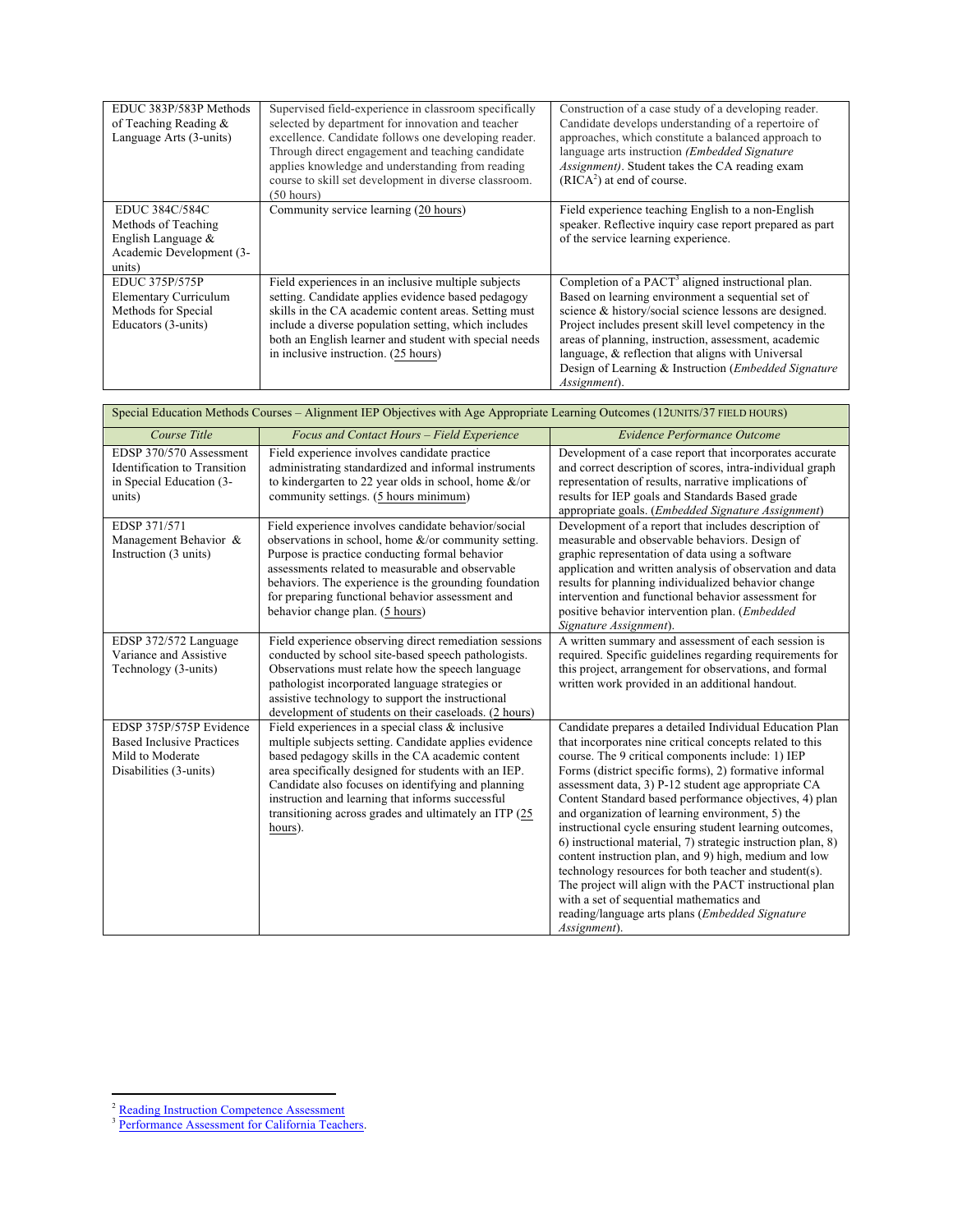| STUDENT TEACHING BLOCK - APPLYING SKILLS TO INFLUENCE PERFORMANCE OUTCOMES IN K-22 SETTINGS (6 UNITS) |                                                                                                                                                                                                                                                                                                                                                                                                                                                                                                                                                                                                                                                                   |                                                                                                                                                                                                                                                                                                                                                                                                                                                                                                                                                                                           |
|-------------------------------------------------------------------------------------------------------|-------------------------------------------------------------------------------------------------------------------------------------------------------------------------------------------------------------------------------------------------------------------------------------------------------------------------------------------------------------------------------------------------------------------------------------------------------------------------------------------------------------------------------------------------------------------------------------------------------------------------------------------------------------------|-------------------------------------------------------------------------------------------------------------------------------------------------------------------------------------------------------------------------------------------------------------------------------------------------------------------------------------------------------------------------------------------------------------------------------------------------------------------------------------------------------------------------------------------------------------------------------------------|
| Course Title                                                                                          | Focus and Contact Hours - Field Experience                                                                                                                                                                                                                                                                                                                                                                                                                                                                                                                                                                                                                        | Evidence Performance Outcome                                                                                                                                                                                                                                                                                                                                                                                                                                                                                                                                                              |
| EDSP 490P/590P Student<br>Teaching Mild/Moderate<br>$(6$ -units)                                      | Student teaching is an advanced level supervised field<br>experience in teaching students with special needs.<br>This experience involves increasing teaching<br>responsibility in community and classroom education<br>service delivery models ranging from special day to<br>general education settings. This is a performance-<br>evidenced experience that requires direct observation<br>by an assigned University Field Supervisor (minimum<br>of 8) and a district master teacher and/or intern<br>support provider. (Full-time full-day. Follows<br>teaching day of master teacher and complete semester<br>calendar of the district not the university). | Performance in a student teaching placement is<br>evaluated via a series of rubric-based assessments<br>aligned with the CEC and CTC special educator<br>standards. In addition the rubric aligns with the CA<br>Teacher Performance Expectations (TPEs). There are<br>three primary evaluations: 1) observation and<br>performance evaluation of demonstrated performance<br>as an education specialist, 2) development of critical<br>centerpiece artifacts that show an understanding and<br>application of competencies and 3) a CA mandated<br>Transition Individual Induction Plan. |

# **III. ASSESSMENT OF CANDIDATES**

From the initial admissions essay and interview, through the course level self-analysis and preparation of evidence-grounded pedagogy, candidates are assessed against teacher performance expectations. The major analysis with evidence cited embedded signature assignments occur at the midpoint and final point preparation of the Individual Induction Plan.

The table below lists the assessments of candidates' performance.

#### **PRILIMINARY EDUCATION SPECIALIST CREDENTIAL WITH MILD/MODERATE AUTHORIZATION EMBEDDED SIGNATURE ASSIGNMENTS (ESA) SPECIAL EDUCATION CREDENTIAL & MASTER DEGREE FOLIO TASKSTREAM.COM**

| <b>Course-Based Embedded Signature Assignments (ESA)</b> |                                                  |                                                         |
|----------------------------------------------------------|--------------------------------------------------|---------------------------------------------------------|
| Submit Upon                                              | Assessment                                       | <b>Evaluation Rubric</b>                                |
| <b>Completion of Course</b>                              |                                                  |                                                         |
| EDUC 375/575                                             | Context for Learning PACT <sup>4</sup> Alignment | <b>Context for Learning Setting Diversity</b>           |
| <b>Elementary Methods for</b>                            |                                                  | Narrative Rubric                                        |
| <b>Special Educators</b>                                 | Curriculum Framing PACT Aligned                  | Planning Instruction & Assessment Narrative             |
|                                                          |                                                  | Rubric                                                  |
|                                                          | First Set of Sequential Lesson Plans             | Universal Design for Instruction & Learning             |
|                                                          |                                                  | Standards Based Lesson Plan Rubric                      |
|                                                          | Second Set of Sequential Lesson Plans            | Universal Design for Instruction & Learning             |
|                                                          |                                                  | Standards Based Lesson Plan Rubric                      |
| EDSP 370/570                                             | Practice Administration Assessment               | Individually Administered Multiple                      |
| Assessment                                               |                                                  | <b>Standardized Tests Rubric</b>                        |
|                                                          | <b>PBL Assessment Curriculum Decisions</b>       | PBL <sup>3</sup> Assessment Curriculum Decisions Rubric |
|                                                          | Multidisciplinary Team Process                   | Multidisciplinary Team Process Rubric                   |
|                                                          | Individually Administered Standardized           | Individual Assessment Administration, Analysis          |
|                                                          | Assessment Critique                              | & Presentation Rubric                                   |
|                                                          | Toolkit for Assessment                           | Assessment Toolkit Rubric                               |
| EDSP 371/571                                             | Instructional & Case Management                  | Instructional & Case Management Organizer               |
| Management Behavior                                      | Organizer                                        | esearch Rubric                                          |
|                                                          | Behavior Social Needs Analysis Rtl <sup>o</sup>  | <b>Behavior Social Needs RtI Rubric</b>                 |
|                                                          | <b>Functional Behavior Assessment (FBA)</b>      | <b>Functional Behavior Assessment Report Rubric</b>     |

<sup>4</sup> Performance Assessment California Teachers (PACT)

!!!!!!!!!!!!!!!!!!!!!!!!!!!!!!!!!!!!!!!!!!!!!!!!!!!!!!!!!!!!

<sup>5</sup> Problem Based Learning (PBL)

 $6$  Response to Intervention (RtI)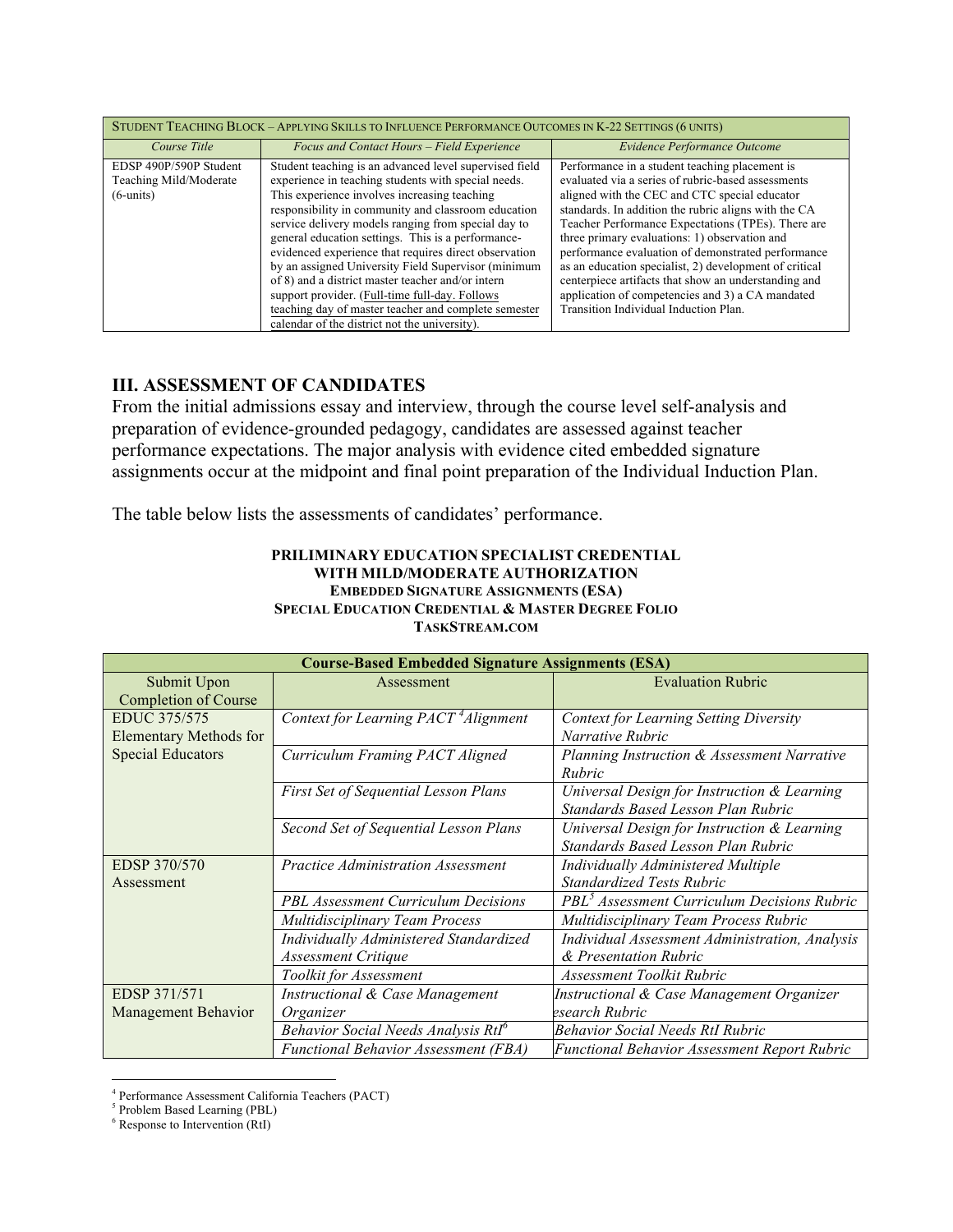|                          | PBL Behavior Intervention Plan (BIP)        | <b>Behavior Intervention Plan BIP Rubric</b>  |
|--------------------------|---------------------------------------------|-----------------------------------------------|
| EDSP 373/573 Families    | <b>Family Systems &amp; Transition Case</b> | Family Systems & Transitions Case Study       |
|                          |                                             | Rubric                                        |
| EDSP 374/574 Global      | PBL Analysis Characteristics & Needs        | PBL Characteristics & Needs Vignette Rubric   |
|                          | <i>Vignettes</i>                            |                                               |
|                          | Autism Spectrum Disorder Charting           | Autism Observation Literature Review &        |
|                          |                                             | Analysis Rubric                               |
|                          | Toolkit Characteristics & Needs In a        | Global Perspective Resource Toolkit Databank  |
|                          | Global Society                              | Rubric                                        |
|                          | Research Global Perspective Mild to         | Research Project Global Perspectives Mild to  |
|                          | Moderate Disabilities                       | Moderate Disabilities Rubric                  |
| EDSP 375/575 Methods     | Context for Learning PACT Alignment         | <b>Context for Learning Setting Diversity</b> |
| <b>Special Education</b> |                                             | Narrative Rubric                              |
|                          | Curriculum Framing PACT Alignment           | Planning Instruction & Assessment Narrative   |
|                          |                                             | Rubric                                        |
|                          | <b>First Set Sequential Lesson Plans</b>    | Universal Design for Instruction & Learning   |
|                          |                                             | Standards Based Lesson Plan Rubric            |
|                          | Second Set Sequential Lesson Plans          | Universal Design for Instruction & Learning   |
|                          |                                             | Standards Based Lesson Plan Rubric            |
|                          | Research Evidence Based Strategies Mild     | Research Strategy Rubric                      |
|                          | to Moderate Disabilities                    |                                               |
|                          | <b>Transition Plan Independent Skills</b>   | Transition Planning (ITP) and Independent     |
|                          | Project                                     | Skill Building Strategies Rubric              |

| <b>Midpoint Application to Student Teaching Embedded Signature Assignments (ESA)</b> |                                             |                                        |
|--------------------------------------------------------------------------------------|---------------------------------------------|----------------------------------------|
| <b>Submission Semester</b>                                                           | Assessment                                  | <b>Evaluation Rubric</b>               |
| Prior to Student                                                                     |                                             |                                        |
| <b>Teaching</b>                                                                      |                                             |                                        |
|                                                                                      | <b>Action Research Pedagogy of Practice</b> | Personal Pedagogy of Practice Action   |
|                                                                                      |                                             | Research Focus Rubric                  |
|                                                                                      | Individual Induction $Plan - (First)$       | Individual Induction Plan (IIP) Rubric |
|                                                                                      | Submission Midpoint Petition to Student     |                                        |
|                                                                                      | Teach)                                      |                                        |
|                                                                                      | Petition to Enroll in Student Teaching      | Meets Requirement                      |
|                                                                                      | <b>Special Education</b>                    |                                        |
|                                                                                      | Resume – Professional Educator              | Meets Requirement                      |

| <b>Student Teaching/Intern Embedded Signature Assignments (ESA)</b><br>EDSP 490P/590P Student Teaching Mild to Moderate Disabilities |                                                                                                               |                                                                                       |
|--------------------------------------------------------------------------------------------------------------------------------------|---------------------------------------------------------------------------------------------------------------|---------------------------------------------------------------------------------------|
| <b>Ongoing Required</b><br><b>Assignments During</b><br><b>Student Teaching</b><br>Experience                                        | <b>Assessment</b>                                                                                             | <b>Evaluation Rubric</b>                                                              |
|                                                                                                                                      |                                                                                                               |                                                                                       |
| <b>Student Teaching</b><br>Performance<br><b>Observation Evaluation</b>                                                              | EDSP 490P/590P Midpoint Evaluation                                                                            | <b>Student Teaching/Intern Preliminary Education</b><br>Specialist Performance Rubric |
|                                                                                                                                      | EDSP 490P/590P Final Evaluation                                                                               | <b>Student Teaching/Intern Preliminary Education</b><br>Specialist Performance Rubric |
|                                                                                                                                      |                                                                                                               |                                                                                       |
| <b>Student Teaching Self-</b><br>Reflective Critical<br>Inquiry                                                                      | <i>Individual Induction Plan <math>-</math> (First</i> )<br>Submission Midpoint Petition to Student<br>Teach) | Individual Induction Plan (IIP) Rubric                                                |